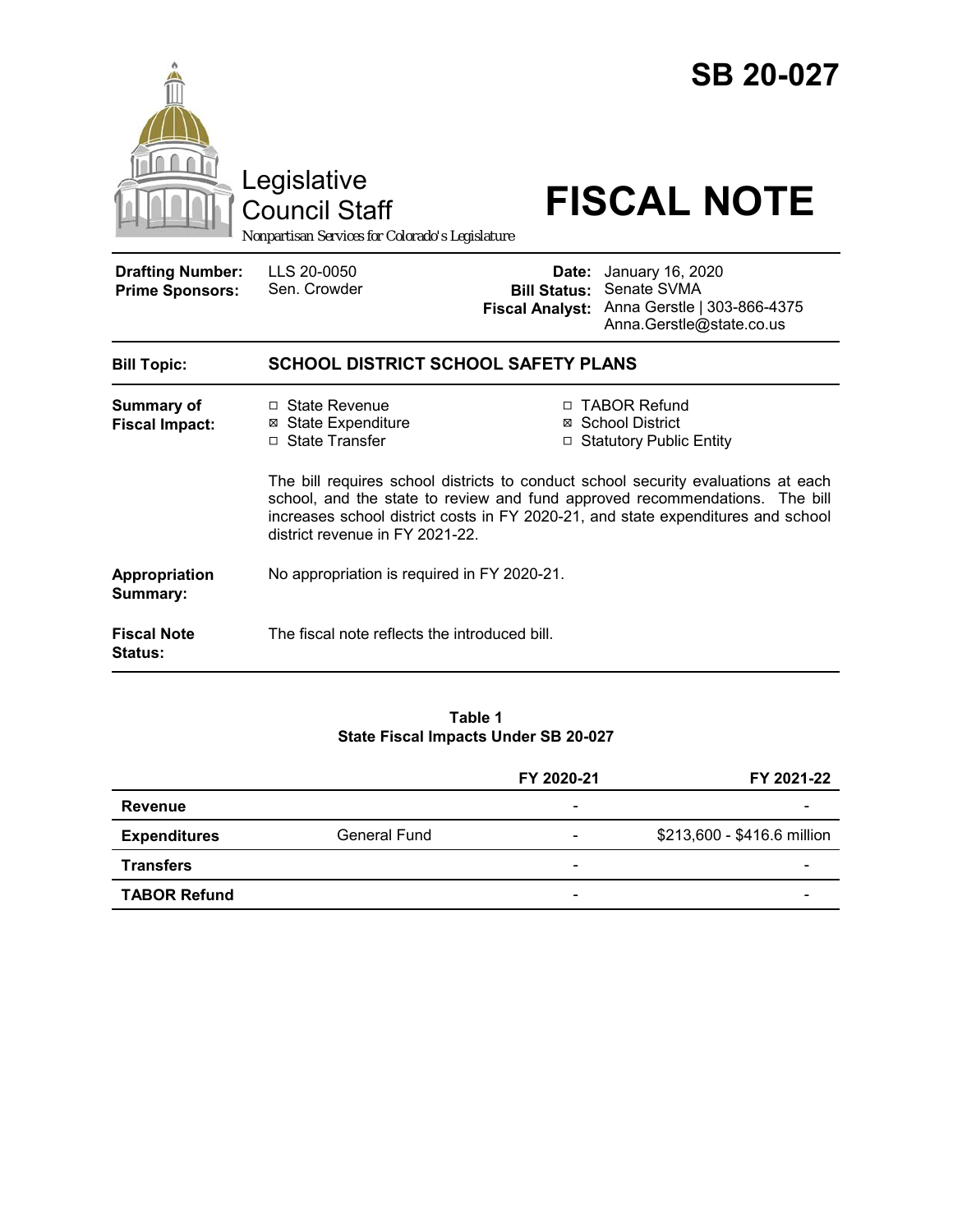January 16, 2020

## **Summary of Legislation**

The bill requires that each school district board of education contract with a safety specialist to evaluate and make recommendations regarding the safety of each school in the district. The safety specialist must be selected by January 2, 2021, and have security training and experience with securing facilities.

The safety specialist must present the evaluation and recommendations to the district school board by June 30, 2021. The district school board must vote on the recommendations and compile the recommendations into a report for the State Board of Education (SBE) by September 1, 2021.

The SBE must review each districts' recommendations and either approve or reject each one by December 1, 2021. For any approved recommendations, the SBE must provide funding to cover the costs of implementation. The SBE must report on approved recommendations by March 1, 2022. The bill is repealed July 1, 2022.

### **State Expenditures**

The bill increases state expenditures in the Colorado Department of Education (CDE) by at least \$213,600 and up to \$416.8 million in FY 2021-22. Costs are listed in Table 2 and discussed below. This analysis does not include any costs to review recommendations by or provide funding to state Charter School Institute schools.

|                                      | FY 2020-21               | FY 2021-22          |
|--------------------------------------|--------------------------|---------------------|
| <b>Department of Education</b>       |                          |                     |
| <b>Contracted Consultant</b>         | $\overline{\phantom{a}}$ | at least \$213,600  |
| <b>Funding for Approved Projects</b> | $\overline{\phantom{0}}$ | up to \$416,566,814 |
| <b>Total Cost</b>                    | -                        | up to \$416,780,414 |

#### **Table 2 Expenditures Under SB 20-027**

**SBE review.** CDE is required to review the recommendations submitted by school districts between September and December, 2021. The department will hire a one-time consultant to complete the required review, at a rate of \$150 per hour. Assuming the consultant will spend 8 hours on each of the 178 school districts, the cost is \$213,600.

**Funding for approved projects.** The total amount of funding for approved projects is at the discretion of the General Assembly; the amount appropriated will impact which and how many projects are approved by the SBE.

The cost of implementing approved recommendations will vary by district. For comparison purposes, the School Safety Disbursement grants average \$705,263 for districts, and BEST Security and Safety grants average \$1.0 million for districts and \$635,000 for individual schools. Assuming that districts receive a maximum of three projects approved (one at the level of each comparison program), costs for approved projects may be up to \$416.6 million.